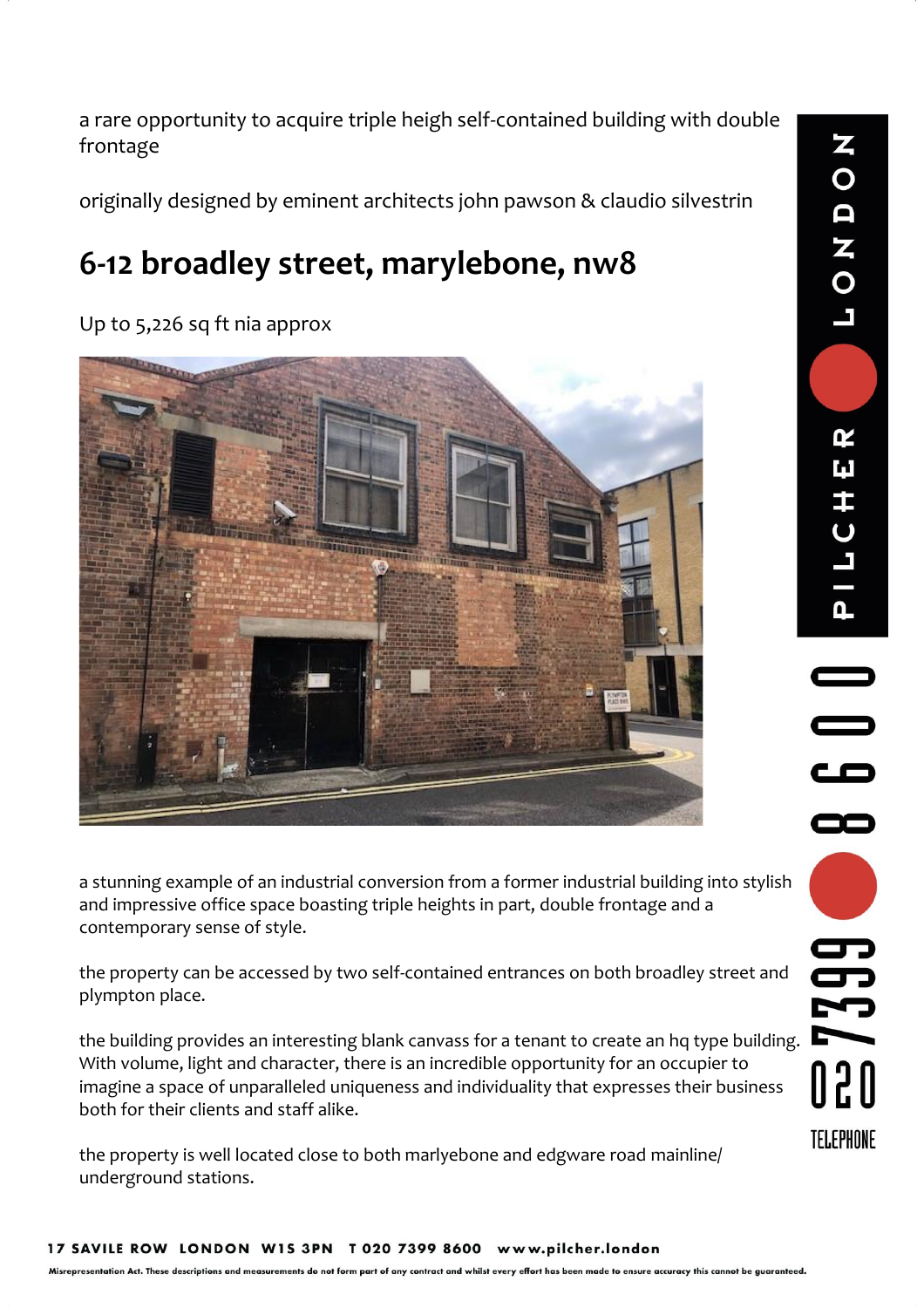





NONDOT

PILCHER

7399

TELEPHONE







17 SAVILE ROW LONDON W1S 3PN T 020 7399 8600 www.pilcher.london

Misrepresentation Act. These descriptions and measurements do not form part of any contract and whilst every effort has been made to ensure accuracy this cannot be guaranteed.